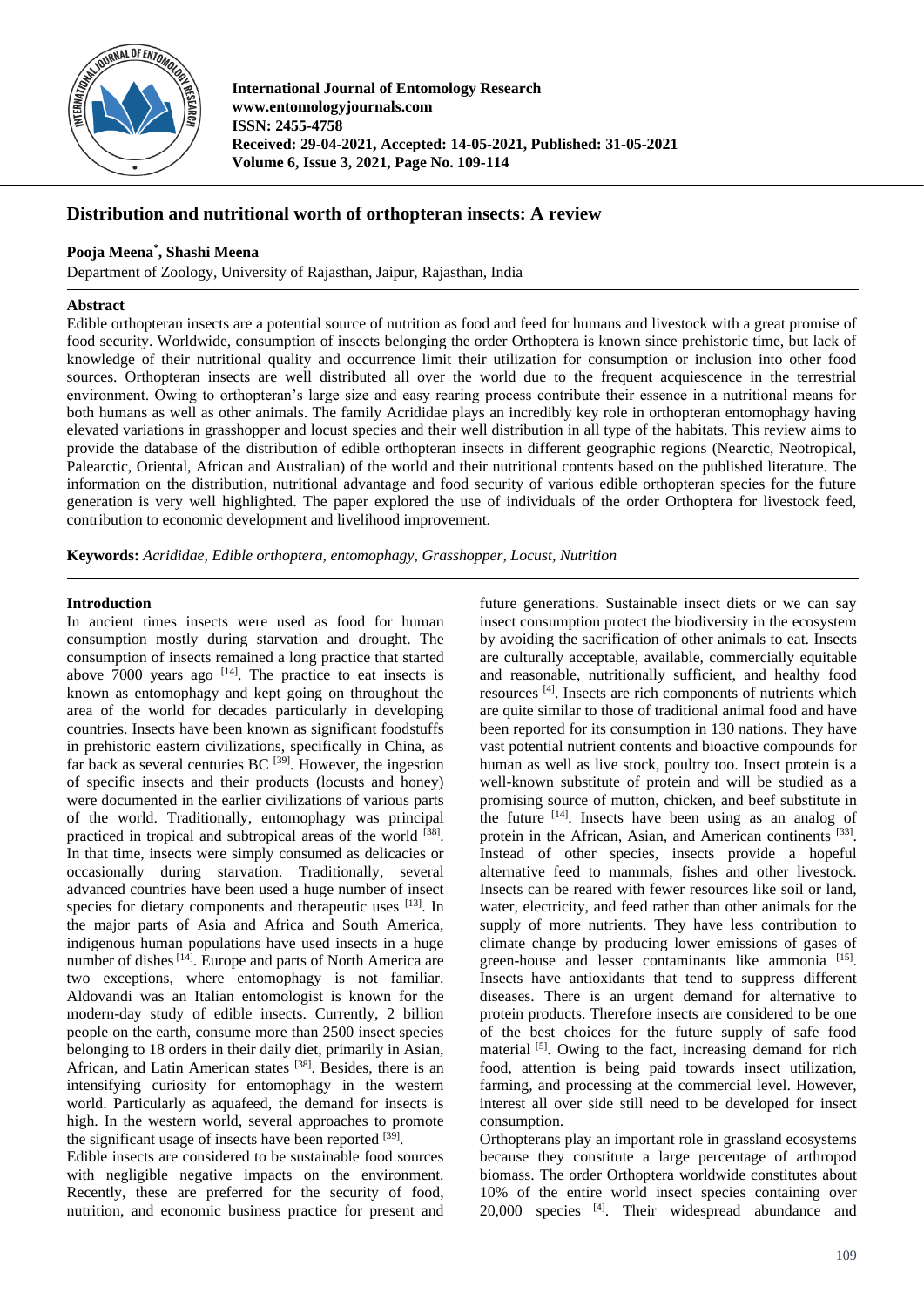availability, well adaptation in various habitats, life history, and body mass have made them an ideal group for the research [20]. An orthopteran insect comprises katydids, locusts, and grasshoppers, crickets that represent a broad range of ecological, morphological, and behavioural variation. These species are diversified very well in the desert, grassland, alpine, tropical forest, and semi-aquatic environment where the temperature remains warm for their fast development. Among orthopterans, the family "Acrididae" is dominant including more than 6,700 valid species scattering worldwide  $[23]$ . Despite providing nourishment to animals (invertebrates and vertebrates), they assist potential biological processes in the ecosystem  $[41]$ . Orthopterans are primarily herbivores and play a key function in food chain and transferring energy.

Earlier, feeding of some species of kosher locusts was generally known. In the 18<sup>th</sup> century BC, the workers in the Palace of Asurbanipal (Ninivé) were thought to have brought locusts arranged on sticks to eat. In the 2nd century BC, Diodorus of Sicily termed Ethiopian Acridophagi or "people who eat locusts and grasshoppers" (Acrididae: Orthoptera) [38]. In 1978, in Thailand, a locust (*Patanga succineta*) was highly used as food in epidemic conditions of the country by the government to drive and encourage the edibility of the locust. They have become a healthy "quick bite" as they are no more a crop pest. And, their marketplace price means that some farmers now explicitly grow crops to give them proper nourish meals  $^{[18]}$ .

### **Orthopteran role in entomophagy**

Worldwide, edible Orthopteran species (grasshoppers, locusts, crickets, and katydids) are well distributed in Australia, North America, South America, Asia, African continents and consumed as food and feed in human's society <sup>[9]</sup>. Orthoptera plays a 13% role in entomophagy among all insects. Around the world, eighty species of grasshopper are eaten, and a huge number of grasshopper species are edible. During swarms, locusts emerge that making them easy to collect or directly use for food and feed. In temperate areas, insect harvesting is mainly carried out by family-run businesses to rear the insects like crickets, grasshoppers, and mealworms, mainly for zoo animals and pets feed [38]. Another important aspect to harvest Orthopteran insects is, these insects can easily rearable with low negative impact on the environment and the production rate is huge and rapid [14]. Insect culture practices would be able to save the land, water, resources, and feed directly and indirectly, and achieve high output with economic advantages for farms over traditional food producers<sup>[15]</sup>.

The insects of the order Orthoptera are enough large to

facilitate harvest and farmed at a large scale. The nutritional value of the orthopterans is excellent and may be influenced by the stage of development, sex, ecological factor, and feed at which they developed. The family Acrididae and pyrgomorphidae are mainly consumed for both adult and nymph stages, while others are eaten for adults or nymphs only [11]. Moreover, the composition of nutrients varies according to the species of Orthoptera or within the same species. The acridids have higher protein content in comparison to the locally available conventional soybean and fishmeal  $[24]$ . The orthopteran insects represent the amount of crude protein about 40-75% based on the dry weight of the insect body and amino acids composition is usually analogous to conventional meat [42]. Edible orthopterans are found to have protein 12.10% - 77.13%, fat 2.49% - 53.05%, and fiber 1.01% - 22.08% as nutritional contents range [33]. The nutritional profile of orthopteran insect based on the dry matter from published literature is represented in Table-1.

In the house cricket *(Acheta domesticus)* various fatty acids were extracted from different developmental stages [42]. According to a review, the members of the Acridids, Zonocerus variegatus (Linnaeus, 1758) <sup>[28]</sup>, Locusta *migratoria* (Linnaeus, 1758) [28] , *Schistocerca gregaria* (Forskål, 1775), *Cyrtacanthacris aeruginosus unicolor* (Stoll, 1813), *Acanthacris ruficornis citrina* (Serville, 1839), *Anacridium melanorhodon* (Walker, 1870) and *Kraussaria angulifera* (Krauss, 1877), have reported having high protein content with wealthy amino acids. They also have a rich amount of vitamins, fatty acids (saturated and nonsaturated), and minerals. Vitamin  $B_{12}$  exists only in the food of animal origin, which is also well expressed in *Acheta*  domesticus<sup>[25]</sup>. Protein-energy malnutrition (PEM) leads to around 50 percent of the deaths of children under the age of five in developing nations, as per the National Health Commission Study [9]. Therefore, acridians can play a key role in the battle toward malnutrition and starvation too<sup>[23]</sup>. The role of edible orthopteran is important not only for humans but also for the other animals to carry out the experiments in the laboratories. Acridid grasshopper, *Zonocerus variegatus* is utilized for the feed to experimental albino rats in the laboratory as potential protein substitutes. In another study essential fatty acids at the maximum level can be obtained by rearing *Ruspolia differens* [34] . *Oxya fuscovittata* and *Spathosternum prasiniferum prasiniferum* play a key role in animal food. Easily captured and reared insects like *Locusta* and *Oxya* have high potential elements to provide the basic nutrition in the form of fat, protein, and carbohydrate  $[16, 28]$ . Several studies concluded that the genus Schistocerca is highly enriched with protein content [31, 45].

**Table 1:** *Nutrition*al value of *Orthoptera*

| <b>Insect Name</b>                   | Protein                         | Fat     | Carbohydrate | <b>References</b>           |
|--------------------------------------|---------------------------------|---------|--------------|-----------------------------|
| Aceta domestica                      | 65.04 %                         | 22.96 % |              | Rumpold and Schleuter, 2013 |
| Brachytrupes orientalis              | 65.74%                          | 6.33%   | 15.18%       | Chakravorty et al., 2014    |
| Chondracris rosea (De Geer)          | $24.6$ gm/ $100$ gm             |         |              | Das, 2018                   |
| Choroedocus robustus (Serville)      | $18.4 \text{ gm}/100 \text{gm}$ |         |              | Das, 2018                   |
| Chorthippus parallelus               |                                 | 13%     |              | Paul et al., 2017           |
| Conocephalus discolor                |                                 | 10%     |              | Paul et al., 2017           |
| <i>Eupreponotus inflatus</i> (Uvrov) | $16.9$ gm/ $100$ gm             |         |              | Das, 2018                   |
| Gryllotalpa africana (Beauvois)      | $14.8$ gm/ $100$ gm             |         |              | Das, 2018                   |
| Gryllus bimaculatus (De Geer)        | 58.32 gm/100gm 11.88 gm/100gm   |         |              | Ghosh et al., 2017          |
| Gryllus campestris                   | 13.08 gm/100gm                  |         |              | Das, 2018                   |
| Gryllus testaceus                    | 58.3%                           |         |              | Wang et al., 2005           |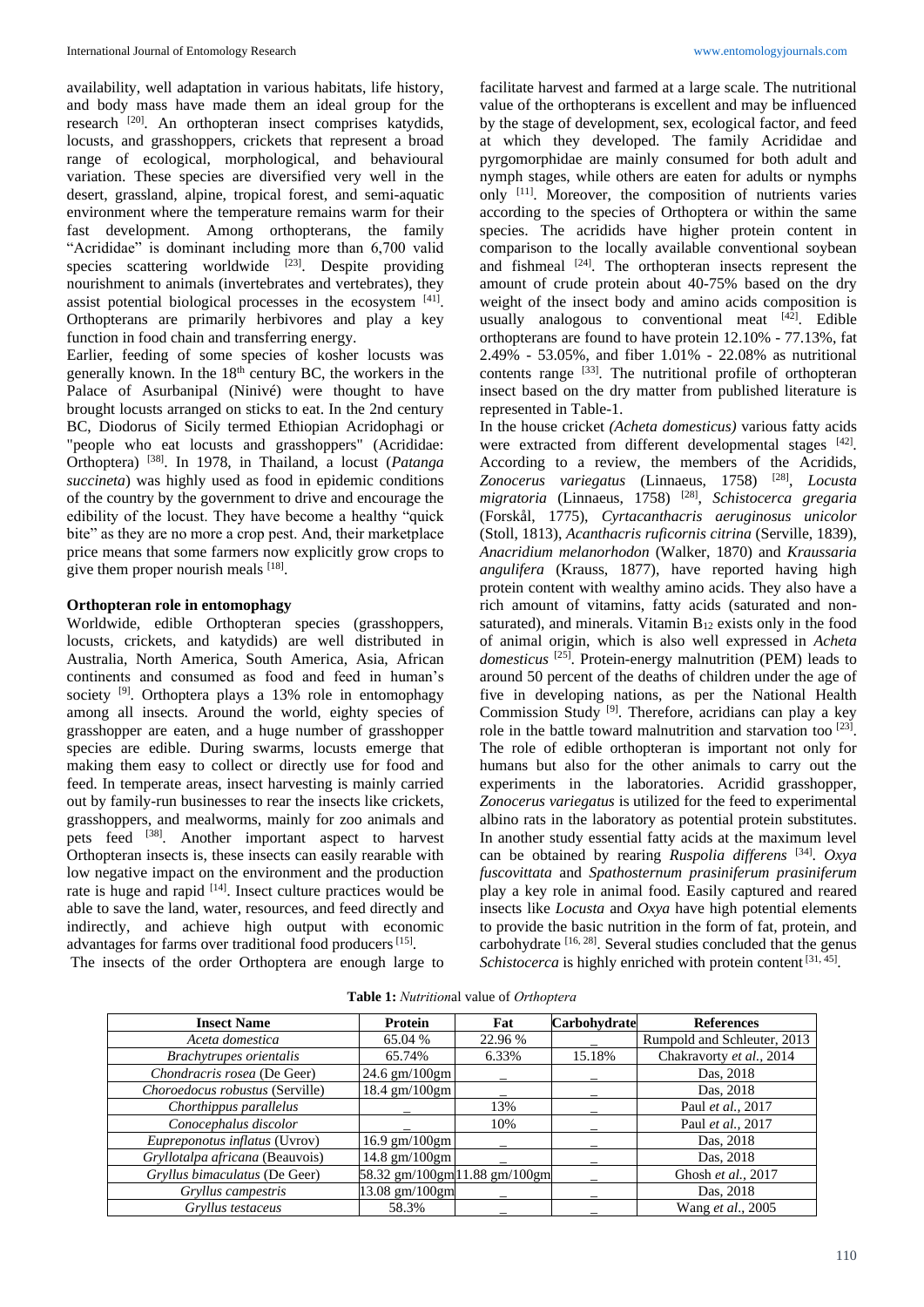| Heiroglyphus banian                                                    | 19.2 $gm/100gm$              |                                         |                  | Das, 2018                      |
|------------------------------------------------------------------------|------------------------------|-----------------------------------------|------------------|--------------------------------|
| Locusta migratoria                                                     | $50.42 \pm 2\%$              | $19.62 \pm 0.8$ %                       | $4.78 \pm 0.7\%$ | Mohamed, 2015                  |
| Manis religiosa                                                        | $8.2$ gm/100gm               |                                         |                  | Das, 2018                      |
| Mecopoda elongate elongate                                             | $19.8$ gm/ $100$ gm          |                                         |                  | Das, 2018                      |
| Oxya hyla hyla                                                         | 64.67%                       | 2.18%                                   | 28.17%           | Ganguly et al., 2013           |
| Ruspolia baileyi                                                       | $22.4$ gm/100gm              | 67%                                     |                  | Womeni et al., 2009; Das, 2018 |
| Ruspolia differens                                                     | 44.3 %                       | 46.2%                                   |                  | Rumpold and Schl€uter, 2013    |
| Schistocerca gregaria (Forsk.)                                         | 76 gm/100gm                  | 12.97 gm/100gm                          |                  | Zielińska et al., 2015         |
| Schistocerca piceifrons piceifrons (Walker)                            | 80.26 gm/100gm 6.21 gm/100gm |                                         |                  | Pérez-Ramírez et al., 2019     |
| Schistocerca sp.                                                       | 61.05%                       | 17%                                     |                  | Pérez-Ramírez et al., 2019     |
| Sphenarium purpuracens                                                 | 61.33%                       | 11.7%                                   |                  | Rumpold and Schl€uter, 2013    |
| Sphenarium purpurascens (Charp.)                                       | 65.2 gm/100gm                | $10.8$ gm/ $100$ gm                     |                  | Blásquez et al., 2012          |
| Taeniopoda auricornis (Walker)                                         | $63$ gm/ $100$ gm            | $10.2 \text{ gm}/100 \text{gm}$         |                  | Blásquez et al., 2012          |
| Tarbinskiellus portentosus                                             | $21.6$ gm/ $100$ gm          |                                         |                  | Das, 2018                      |
| Teleogryllus emma (Ohmachi and Matsuura) 55.65 gm/100gm 25.14 gm/100gm |                              |                                         |                  | Ghosh et al., 2017             |
| Zonocerus variegates                                                   |                              | 9%                                      |                  | Womeni et al., 2009.           |
| Zonocerus variegatus (L.)                                              |                              | $17.2$ gm/ $100$ gm   1.18 gm/ $100$ gm |                  | Ademolu et al., 2017           |

### **Distribution of edible orthopterans**

In Africa, South America and Asia continents locusts, grasshoppers, crickets, and katydids are eaten as human food [11]. Grasshoppers and locusts have been used for poultry feeding too. Edible orthopteran belonging to the family Acrididae, Tettigonidae, and Pyrgomorphidae are mostly reported. Their consumption mainly depends on the distribution, availability, and cultural practices. Consumption of orthopterans is found to be more in developing countries as novel property to mitigate food scarcity and malnutrition. Orthopterans are highly consumed in African cities with maximum numbers of acrididae members followed by pyrgomorphidae and tettigonidae family <sup>[11]</sup>. In Madagascar, Orthoptera is consumed both as a snack and as a component of the regular meal. Grasshoppers are boiled, fried, steamed, or sun-dried for consumption  $[2, 1]$ 38]. In East Africa, *Ruspolia diferens* is a highly nutritional and economically important edible insect [26].

However, the family Acrididae, Pyrgomorphidae, Romaleidae is dominant in the South and American continents [11] . *Sphenarium purpurascens*, an alfalfa pest, is a common edible insect in Mexico. In the certain Chinese food markets, they are served on skewers as well. In Latin America, the grasshopper chapuline (*Sphenarium purpurascens*) is best known to feed. Similarly, in Mexico and Asia, *Gryllus bimaculatus, Acheta domesticus*, *Teleogryllus occipitalis,* and *T. Mitratus,* are commonly used edible species [5, 44]. In various countries like Thailand, the crops are grown to feed the insects for harvesting, not for the crop selling [18]. In Nigeria, grasshoppers fed with bran having essential fatty acids have a protein content that is almost twice as large as those fed on maize  $[1]$ . In Southeast Asia, commercial farming of locusts, grasshopper, and crickets is growing for foodstuffs whrereas in Japan, China, and Korea, rice field grasshoppers are harvested for food [20]. People prefer female grasshoppers more in food rather than males because they have more fat in their bodies [24]. Cricket flour is used for many purposes [25]. According to Das, Orthopterans are feed as boiled, fried, roasted, vegetable paste, and chutney [9]. Before boiling, frying, or roasting the intestine, wings, legs, and head are removed

from the insect body [40].

Edible orthopterans are distributed all over the Indian subcontinent. In Shri Lanka, species of three families Acrididae, Gryllotalpidae, and Tettigoniidae are well distributed <sup>[29]</sup>. Around five orthopteran species contributed to feeding and medicinal purposes in Bangladesh, in which, *Oxya sp., Lethocerus indicus* and *Brachytrupes sp.* were more preferred by all ethnic groups taken together [12]. Around 50 insects are reported from Pakistan, among them few species are used for animal food too  $[14]$ . In the Indian subcontinent maximum edible insects are reported from eastern and north-eastern India. In India, more than 225 insect species are used for both therapeutic and feeding purposes by ethnic tribes. Among them, entomophagy is more common in Northeast Indian states [6]. Edible orthopteran families distribution all over the world in different geographic regions is presented in the Table-2.



**Fig 1:** A world map showing various geographic regions where edible orthopteran distribution is documented.

Nearctic region- North America (highlands of Maxico, Greenland); Neotropical region- South America (Central America and the Carrabian; Palearctic region- Europe, Asia (Northen part of Himalayan foothills, Northern Africa, Central and Northen part of Arabian peninsula); Oriental region- Southeast Asia (Taiwan, India, Shri Lanka, Pakistan and China); African region- Africa (Sahara desert, Arabian Peninsula, Southern Iran, Southwestern Pakistan and Madagaskar); Australian region- Australia

| Table 2: Major edible families of Orthoptera |  |  |
|----------------------------------------------|--|--|
|----------------------------------------------|--|--|

| S.No. | Family    | <b>Regions</b>                                                        | <b>References</b>                           |
|-------|-----------|-----------------------------------------------------------------------|---------------------------------------------|
|       |           | Australia (Papua New Guinea)                                          | Bodenheimer, 1951; DeFoliart, 2002;         |
|       | Acrididae | Nearctic (North America, USA, Canada)                                 | Yhoung-Aree <i>et al.</i> , 2005; Singh and |
|       |           | Neotropical (Colombia, Mexico, Venezuela, Brazil, South America, West | Chakravorty, 2008; Siriamornpun and         |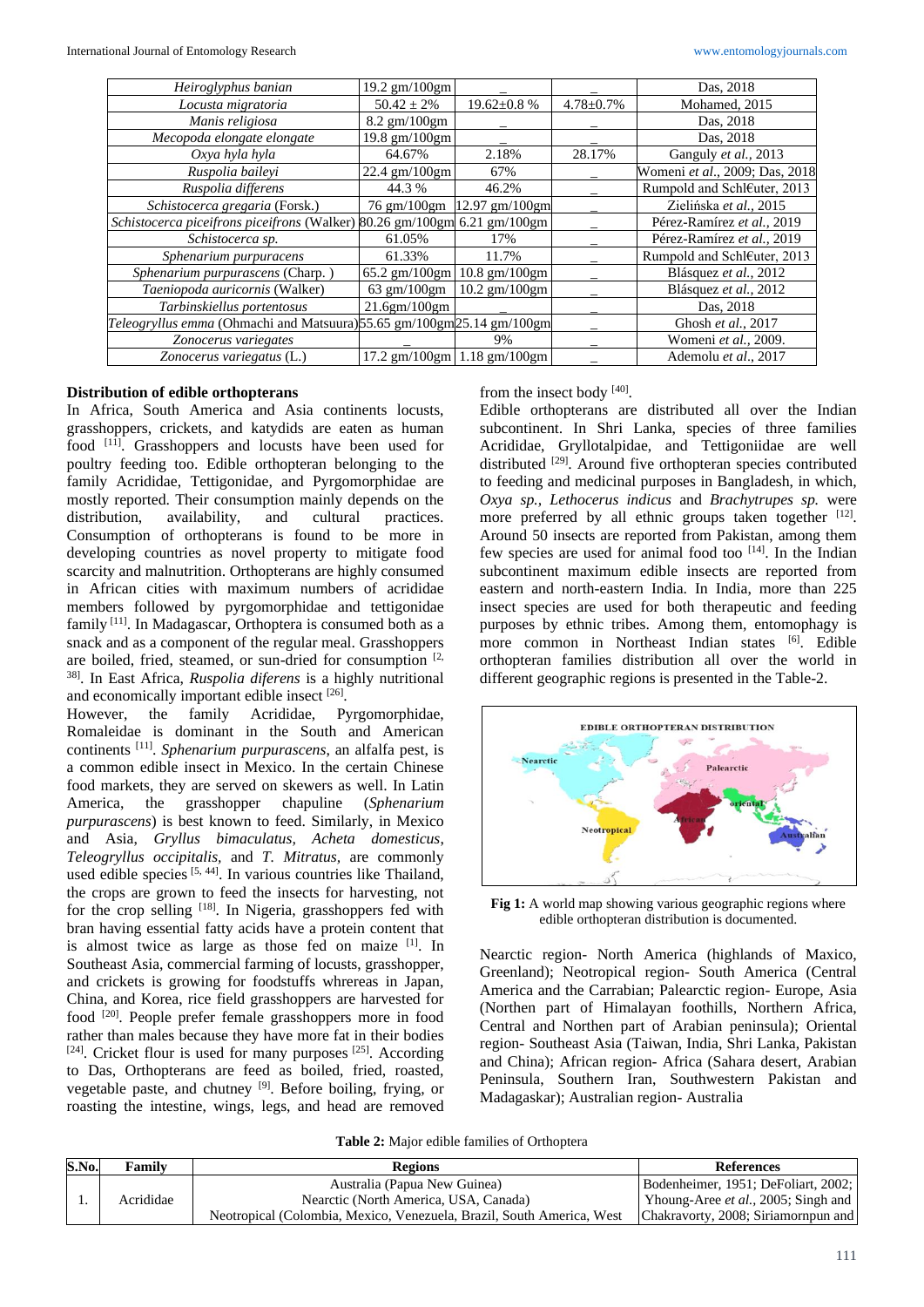|    |                   | Indies)                                                                                                        | Thammapat, 2008; Chen et al., 2009;    |
|----|-------------------|----------------------------------------------------------------------------------------------------------------|----------------------------------------|
|    |                   | Oriental (Thailand, India, Laos, Malaysia, Indonesia, Philippines, Vietnam)                                    | Hanboonsong, 2010; Riggi et al.,       |
|    |                   | Palearctic (Korea, China, Kuwait, Saudi Arabia, Morocco, Netherlands, Libya,                                   | 2013; Meyer-Rochow, 2013;              |
|    |                   | Japan, Pan-regional, S.W. Asia, North Africa, UK)                                                              | Rumpold, and Schlüter, 2013; Van       |
|    |                   | Africa (Zimbabwe, Congo, Niger, Zambia, Malawi, Sahel, D.R. Congo, South Huis, 2013; Kelemu et al., 2015; Yen, |                                        |
|    |                   | Africa, Cameroun, Burkina Faso, Mali, Togo, Benin, Sudan, South Sudan,                                         | 2015; Jongema, 2017; Hongbété and      |
|    |                   | CAR, Cameroun, Malawi, Uganda, Eastern Africa. Botswana, Nigeria,                                              | Kindossi, 2017; Das, 2018              |
|    |                   | Mozambique, Ethiopia, Kenya, Sierra Leone, North benin)                                                        |                                        |
|    |                   | Nearctic (North America)                                                                                       | Bodenheimer, 1951; DeFoliart, 2002;    |
|    |                   | Neotropical (Mexico)                                                                                           | Yhoung-Aree et al., 2005; Singh and    |
|    |                   | Oriental (Laos, Thailand, India, Indonesia, Myanmar)                                                           | Chakravorty, 2008; Siriamornpun and    |
| 2. | Gryllidae         | Palearctic (Japan, China)                                                                                      | Thammapat, 2008; Yen 2015; Kelemu      |
|    |                   | Africa (Botswana, Zambia, Zimbabwe, Kenya, Tanzania, D.R. Congo, CAR,                                          | et al., 2015; Jongema, 2017; Hongbété  |
|    |                   | North benin, G. Bissau, Sierra Leone, Guinée, Liberia, Benin, Togo, Nigeria,                                   | and Kindossi, 2017; Hazarika, 2018;    |
|    |                   | D.R. Congo, Kenya, South Sudan, East, Central and Southern Africa,                                             | Das et al., 2019                       |
|    |                   | Cameroun, Burkina Faso, Angola, Togo)                                                                          |                                        |
|    | Gryllotalpidae    | Australia (Papua New Guinea)                                                                                   |                                        |
|    |                   | Neotropical (Mexico)                                                                                           | Bodenheimer, 1951; DeFoliart, 2002;    |
| 3. |                   | Oriental (Thailand, India, Indonesia, Philippines, Vietnam, Laos, Malaysia,                                    | Chung et al., 2002; Yhoung-Aree et     |
|    |                   | Sabah)                                                                                                         | al., 2005; Chen et al., 2009; Jongema, |
|    |                   | Palearctic (Japan,china)                                                                                       | 2017; Das, 2018                        |
|    |                   | Africa (Zambia, Uganda)                                                                                        |                                        |
|    |                   | Australia (Papua New Guinea)                                                                                   |                                        |
|    |                   | Nearctic (North America)                                                                                       | DeFoliart, 2002; Chung et al., 2002;   |
| 4. | Tettigoniidae     | Neotropical (Colombia, Venezuela, Mexico)                                                                      | Yhoung-Aree et al., 2005; Womeni et    |
|    |                   | Oriental (Malaysia, Sabah, India, Thailand, Vietnam, Laos, Indonesia)                                          | al., 2009; Hanboonsong, 2010;          |
|    |                   | Palearctic (Japan, Korea)                                                                                      | Blásquez et al., 2012; Meyer-Rochow,   |
|    |                   | Africa (CAR, Benin, Southern Africa, The whole of East, D.R. Congo,                                            | 2013; Riggi et al., 2013; Kelemu et    |
|    |                   | Tanzania, Zimbabwe, Zambia, Malawi, Southern Africa, Cameroun, Kenya,                                          | al., 2015; Jongema, 2017               |
|    |                   | South Africa, Uganda, Benin, Congo, Burkina Faso, Guinée                                                       |                                        |
|    | 5. Pyrgomorphidae | Neotropical (Mexico)                                                                                           |                                        |
|    |                   | Oriental (Malaysia, Sabah, Thailand, India)                                                                    | DeFoliart, 2002; Chung et al., 2002;   |
|    |                   | Palearctic (UK)                                                                                                | Hanboonsong, 2010; Blásquez et al.,    |
|    |                   | Africa (Cameroun, CAR, Mozambique, South Africa, Nigeria, D.R. Congo,                                          | 2012; Rumpold and Schlüter, 2013;      |
|    |                   | Cameroun, Congo, Côte d'Ivoire, Sao Tomé, Guinée, Ghana, Liberia, G.                                           | Kelemu et al., 2015                    |
|    |                   | <b>Bissau</b>                                                                                                  |                                        |
| 6. | Romaleidae        | Neotropical (Mexico, Brazil, Colombia)                                                                         | DeFoliart, 2002; Jongema, 2017         |
|    |                   |                                                                                                                |                                        |

Based on online literature published documented edible orthopterans the family Acrididae is dominant regarding entomophagy followed by the Tettigoniidae, Gryllidae, and Pyrgomorphidae. The family Romaleidae, Stenopelmatidae, Catantopidae, Rhaphidophoridae, Tetrigidae, and Anostostomatidae, as well as Gryllotalpidae are edible in many parts of the world.

### **Conclusion**

The knowledge of distribution or particularly edible orthopterans is not well known yet. Grasshoppers, locusts and crickets are recognized for rich amounts of protein, fat, carbohydrate, mineral, and energy that can be explored for sustainable consumption and mass production for future food requirements. On the whole, the orthopteran species are well distributed all over the world and safe to be consumed. Edible orthopteran distribution provides key information of the nutritional contents and distribution that could be used to extract more knowledge of their farming, consumer's choices, and other benefits of these edible insects. There is a scope to assess the knowledge of orthopterans diversity and their role in entomophagy that support humans and animals with nutritional and medicinal necessity. Easy collection in bulk and cost-effective farming of the orthopreans can be environment friendly task to produce food supplements and feed for livestock and aqua animals. There is an extension to put forth an attempt to expand their business esteem as food and feed for animals

particularly chicken and accessibility on-request in a supportable way. The review gives comprehensive information on the diversity and availability of edible orthopteran insects all over the world, their nutritional worth, and their significant contribution to the employment of mankind.

### **Abbreviations**

CAR- Central African Re public, D. R. of Congo-Democratic Republic of the Congo, G. Bissau-Guinea-Bissau, UK- United kingdom, USA- United State of America, N. Am. – North America, P.N.G.- Papua New Guinea.

### **Acknowledgement**

The authors are indebted to everyone who published their articles which greatly enlightened this review.The first author are also thankful to the funding agency, Council of Scientific and Industrial Research (CSIR), Government of India, for providing financial support in the form of JRF (Junior Research Fellowship).

#### **References**

1. Ademolu KO, Simbiat ES, Concilia II, Adeyinka AA, Abiodun OJ, Adebola AO. Gender variations in nutritive value of adult variegated grasshopper,<br>Zonocerus variegatus (L) (Orthoptera: Zonocerus variegatus (L) (Orthoptera: Pygomorphidae). Journal of the Kansas Entomological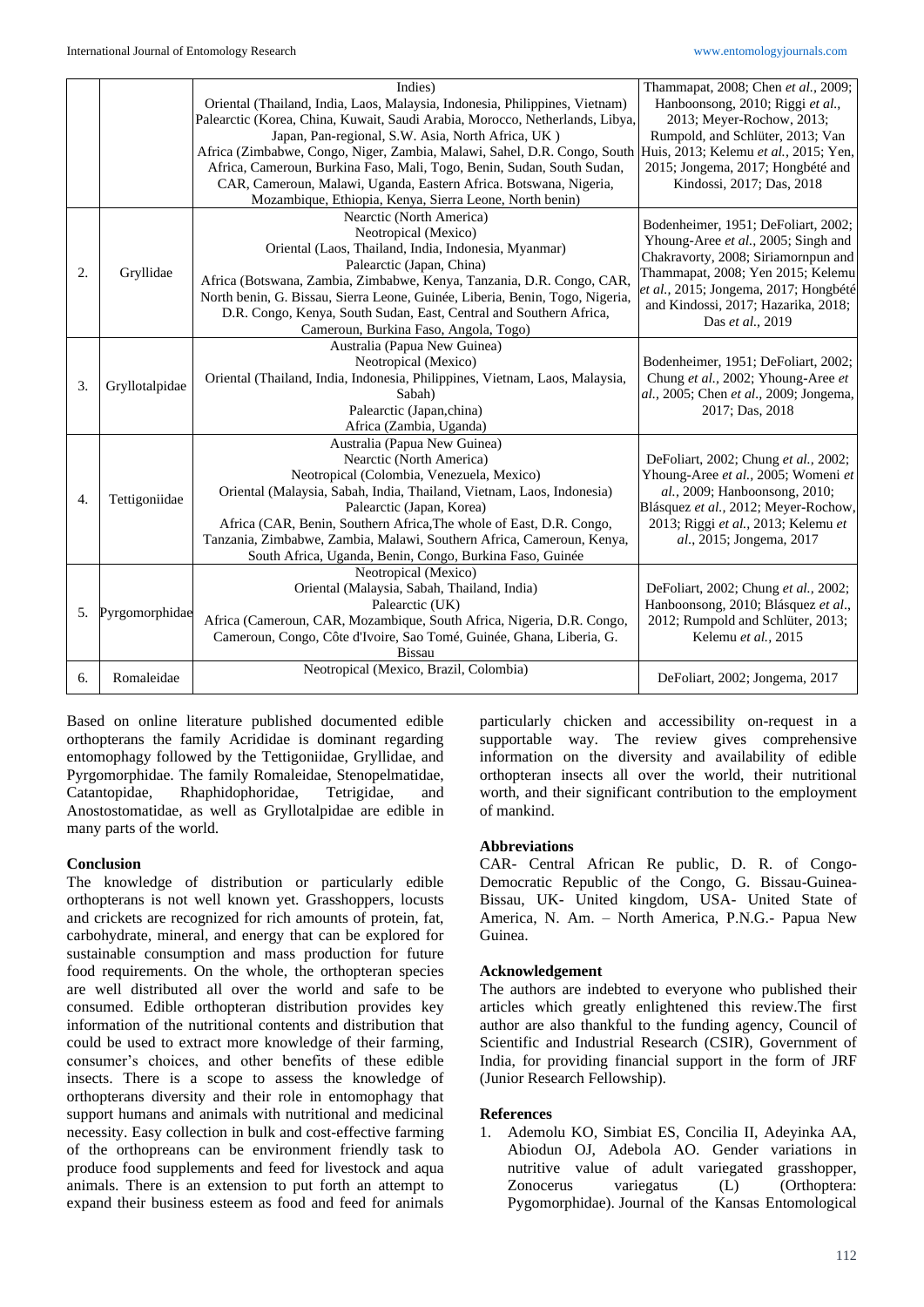Society,2017:90(2):117-121.

- 2. Blásquez JRE, Moreno JMP, Camacho VHM. Could grasshoppers be a nutritive meal. Food and Nutrition Sciences,2012:3(2):164.
- 3. Bodenheimer FS. Insects as human food; a chapter of the ecology of man. Dr. W. Junk Publishers, The Hague, 1951, 352.
- 4. Burlingame B, Dernini S. Biodiversity and sustainable diets united against hunger, 3–5 November 2010 FAO Headquarters, Rome, 2012.
- 5. Cerritos R. Insects as food: an ecological, social and Economical approach. CAB Reviews: Perspectives in Agriculture, Veterinary Science, Nutrition and Natural Resources,2009:4(27):1-10.
- 6. Chakravorty J, Ghosh S, Jung C, Meyer-Rochow VB. Nutritional composition of Chondacris rosea and Brachytrupes orientalis: two common insects used as food by tribes of Arunachal Pradesh, India. Journal of Asia-Pacific Entomology,2014:17(3):407-415.
- 7. Chen X, Feng Y, Chen Z. Common edible insects and their utilization in China. Entomological research,2009:39(5):299-303.
- 8. Chung AYC, Khen CV, Unchi S, Binti M. Edible insects and entomophagy in Sabah, Malaysia. Malayan Nature Journal,2002:56(2):131-144.
- 9. Das JK. Variations of Protein Content of Orthopteran Edible Insects Consumed by Tribal People in Baksa of Assam, India. Journal of Emerging Technologies and Innovative Research, 2018, 5(12).
- 10. Das K, Bardoloi S, Mazid S. A study on the prevalence of entomophagy among the Koch-Rajbongshis of North Salmara subdivision of Bongaigaon district. Int J Basic Appl Res,2019:9(3):382-388.
- 11. DeFoliart GR. The human use of insects as a food resource: a bibliographic account in progress. University of Wisconsin, Madison, WI, 2002.
- 12. Dev S, Hassan K, Claes J, Mozahid MN, Khatun H, Mondal MF. Practices of entomophagy and entomotherapy in Bangladesh. Journal of Insects as Food and Feed,2020:6(5):515-524.
- 13. Ekop EA, Udoh AI, Akpan PE. Proximate and antinutrient composition of four edible insects in Akwa Ibom State, Nigeria. World J. Appl. Sci. Technol,2010:2(2):224-231.
- 14. Food and Agriculture Organization. How to Feed the World in 2050. In Executive Summary‐Proceedings of the Expert Meeting on How to Feed the World in 2050. Rome, Italy: Food and Agriculture Organization, 2009.
- 15. Gahukar RT. Edible insects farming: efficiency and impact on family livelihood, food security, and environment compared with livestock and crops. In Insects as sustainable food ingredients, 2016, 85- 111). Academic Press.
- 16. Ganguly A, Chakravorty R, Das M, Gupta M, Mandal DK, Haldar P et al. A preliminary study on the estimation of nutrients and anti-nutrients in Oedaleus abruptus (Thunberg)(Orthoptera: Acrididae). International Journal of Nutrition and Metabolism,2013:5(3):50-56.
- 17. Ghosh S, Lee SM, Jung C, Meyer-Rochow VB. Nutritional composition of five commercial edible insects in South Korea. Journal of Asia-Pacific Entomology,2017:20(2):686-694.
- 18. Hanboonsong Y. Edible insects and associated food

habits in Thailand. In Forest insects as food: humans bite back, Proceedings of a workshop on Asia-Pacific resources and their potential for developmen. Bangkok, Thailandm: FAO Regional Office for Asia and the Pacific, 2010, 173-182.

- 19. Hazarika HN. Entomophagy with special reference to Assam. Int J Res Eng Appl Manag,2018:4(4):458-462.
- 20. Heuzé V, Tran G. Locust meal, locusts, grasshoppers and crickets. Feedipedia. org. A programme by INRA, CIRAD, AFZ and FAO. 2013; http://www. feedipedia.org/node, 2013, 198.
- 21. Hongbété F, Kindossi JM. Diversity and traditional consumption of edible insects in North Benin. Journal of Scientific Research and Reports, 2017, 1-11.
- 22. Jongema Y. List of edible insects of the world (April 1, 2017)–WUR, 2017.
- 23. Kekeunou S, Simeu-Noutchom A, Mbadjoun-Nziké M, Achu-Loh MB, Akono-Ntonga P, Wandji AC et al. Nutritional Composition of African Edible Acridians. African Edible Insects As Alternative Source of Food, Oil, Protein and Bioactive Components, 2020, 169-193.
- 24. Kelemu S, Niassy S, Torto B, Fiaboe K, Affognon H, Tonnang H et al. African edible insects for food and feed: inventory, diversity, commonalities and contribution to food security. Journal of Insects as Food and Feed,2015:1(2):103-119.
- 25. Lacey R. Crickets as food: The perceptions of and barriers to entomophagy and the potential for widespread incorporation of cricket flour in American diets. The Environmental University of Michigan, Michigan, United States, 2016.
- 26. Malinga GM, Valtonen A, Lehtovaara VJ, Rutaro K, Opoke R, Nyeko P et al. Diet acceptance and preference of the edible grasshopper Ruspolia differens (Orthoptera: Tettigoniidae). Applied entomology and zoology,2018:53(2):229-236.
- 27. Meyer-Rochow VB. Ethno-entomological observations from North Korea (officially known as the "Democratic People's Republic of Korea"). Journal of ethnobiology and ethnomedicine,2013:9(1):1-8.
- 28. Mohamed EH. Determination of nutritive value of the edible migratory locust Locusta migratoria, Linnaeus, 1758 (Orthoptera: Acrididae). Int. J. Adv. Pharm. Biol. Chem,2015:4:144-148.
- 29. Nandasena MRMP, Disanayake DMSK, Weeratunga L. Sri Lanka as a potential gene pool of edible insects. Forest insects as food: humans bite back, 2010, 161.
- 30. Paul A, Frederich M, Megido RC, Alabi T, Malik P, Uyttenbroeck R et al. Insect fatty acids: A comparison of lipids from three Orthopterans and Tenebrio molitor L. larvae. Journal of Asia-Pacific Entomology,2017:20(2):337-340.
- 31. Pérez-Ramírez R, Torres-Castillo JA, Barrientos-Lozano L, Almaguer-Sierra P, Torres-Acosta RI. Schistocerca piceifrons piceifrons (Orthoptera: Acrididae) as a source of compounds of biotechnological and nutritional interest. Journal of Insect Science,2019:19(5):10.
- 32. Riggi L, Veronesi M, Verspoor R, MacFarlane C, Tchibozo S. Exploring Entomophagy in Northern Benin-Practices, Perceptions and Possibilities. Benin Bugs Report, 2013.